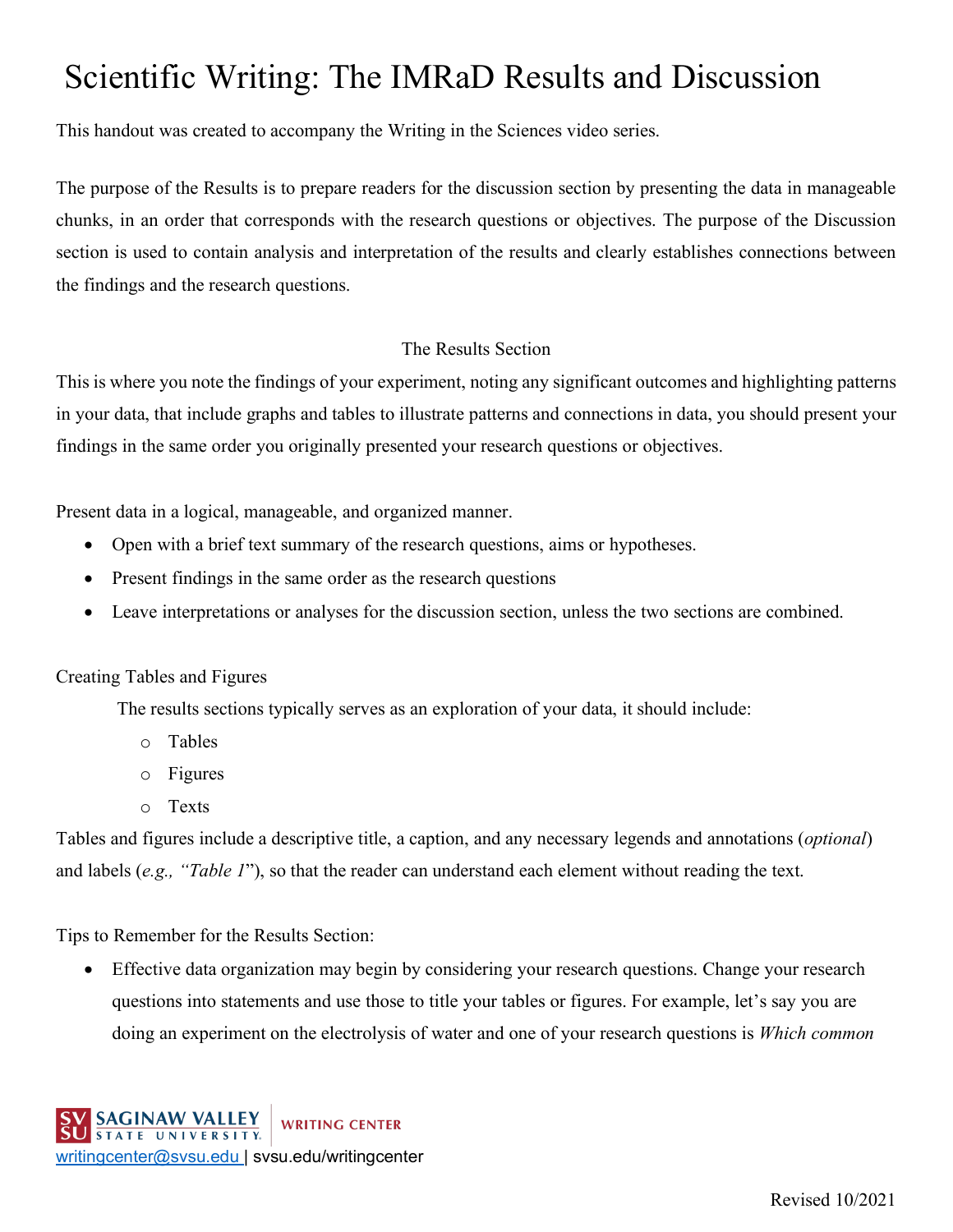*household electrolyte is most effective at conducting electrical charge?* One table heading you could consider is: *Electrical Conductivity of Common Household Electrolytes.*

- Remember to follow formatting guidelines for tables and figures, according to the required style
- Many professional journals and university printers only print in grayscale. When creating graphs for your paper, avoid relying on colors alone to distinguish between different groups of data.
- Avoid cutting and pasting tables from Excel or Google Sheets. Instead, use the format detailed in the report template or course guidelines.
- Present your results in the order in which you presented your research questions and hypothesis.
- Ensure that your tables and figures are numbered and in the order in which they appear.
	- a. Don't include pages and pages of raw data or several consecutive figures that address the same research question. In certain circumstances it is acceptable to consolidate data into one figure. It might be more helpful to create a graph that illustrates the trends of the data.

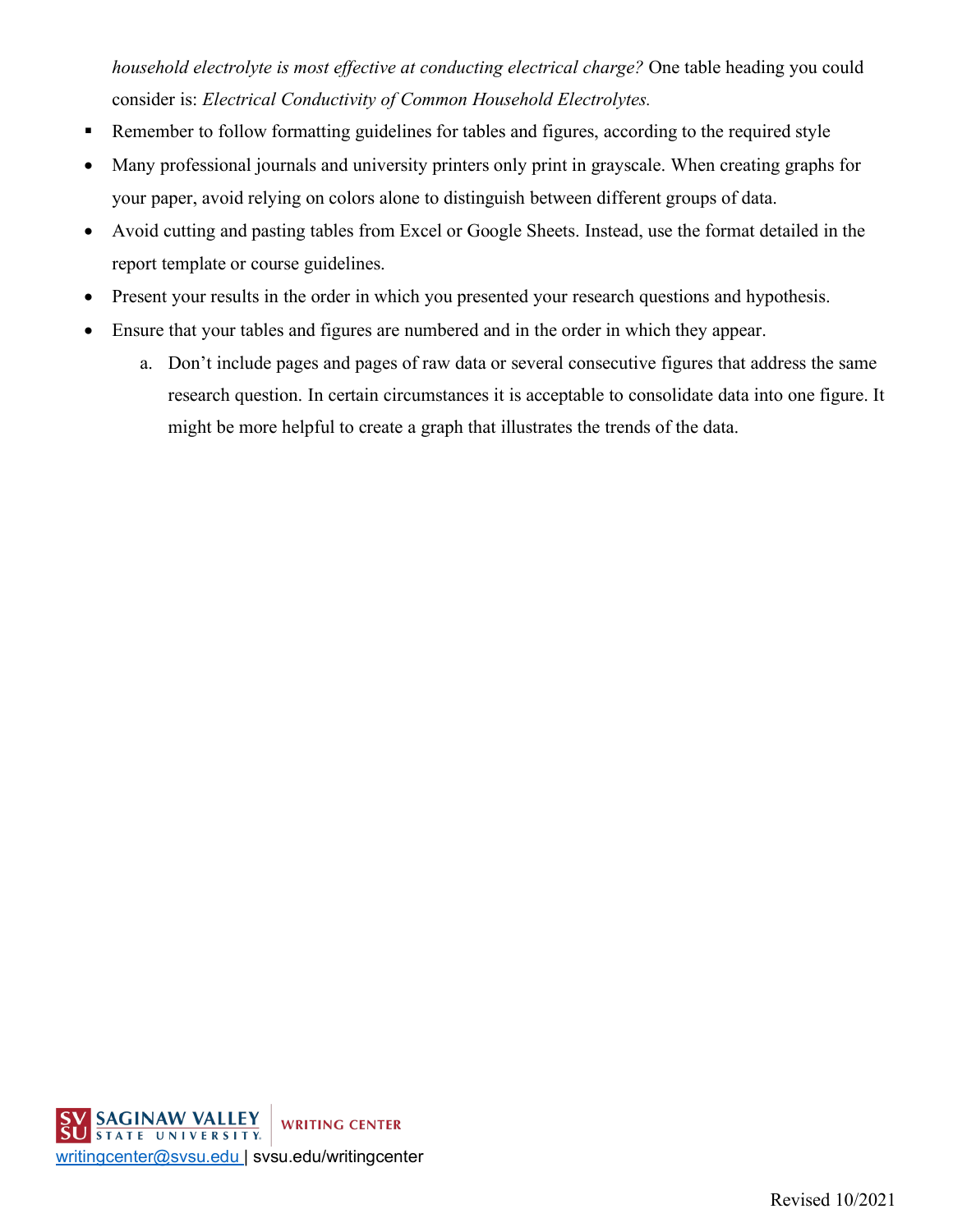## The Discussion Section

This is where you connect any significant findings or emergent patterns in your data to the theory you offered in the introduction. Your discussion section should follow the order of the results section and you should clearly connect the findings to the research questions they answer. (Some professors and academic journals require a combined results and discussion section, allowing for interpretation of the data as it is presented.)

The Discussion section contains analysis and interpretation of your experiment or study. The purpose is to highlight the way that your results addresses your research questions and providing an explanation of any results that deviated from your initial expectation.

### Writing the Discussion Section

*Primary Goal*: Help the audience understand relevant relationships and patterns that emerged in data, through a guided interpretation.

- Be sure to refer back to and cite the theory described in the introduction section.
- Be sure to organize in the same order as the results section, in the order of your research questions.
- As you craft your explanations feel free to incorporate outside sources and citing said outside sources, that support your statements.

### *Components of a Good Discussion*

Note: The Discussion Section should provide a general reminder of what your findings were, and why this study was important.

- Review the findings and importance of the study.
- Relate findings back to the hypothesis.
- Indicate whether the data collected supported the hypothesis.
- Using and referencing results as support and reminding readers to refer to relevant figures or tables as necessary that provide answers your research questions.
- Explain how the data leads you to those answers using theory as support
	- o Do not only say that "The hypothesis was confirmed," use theory for your explanations.
- Discuss, not just state differences between obtained and anticipated results.
	- o Differences in expectations vs. outcomes.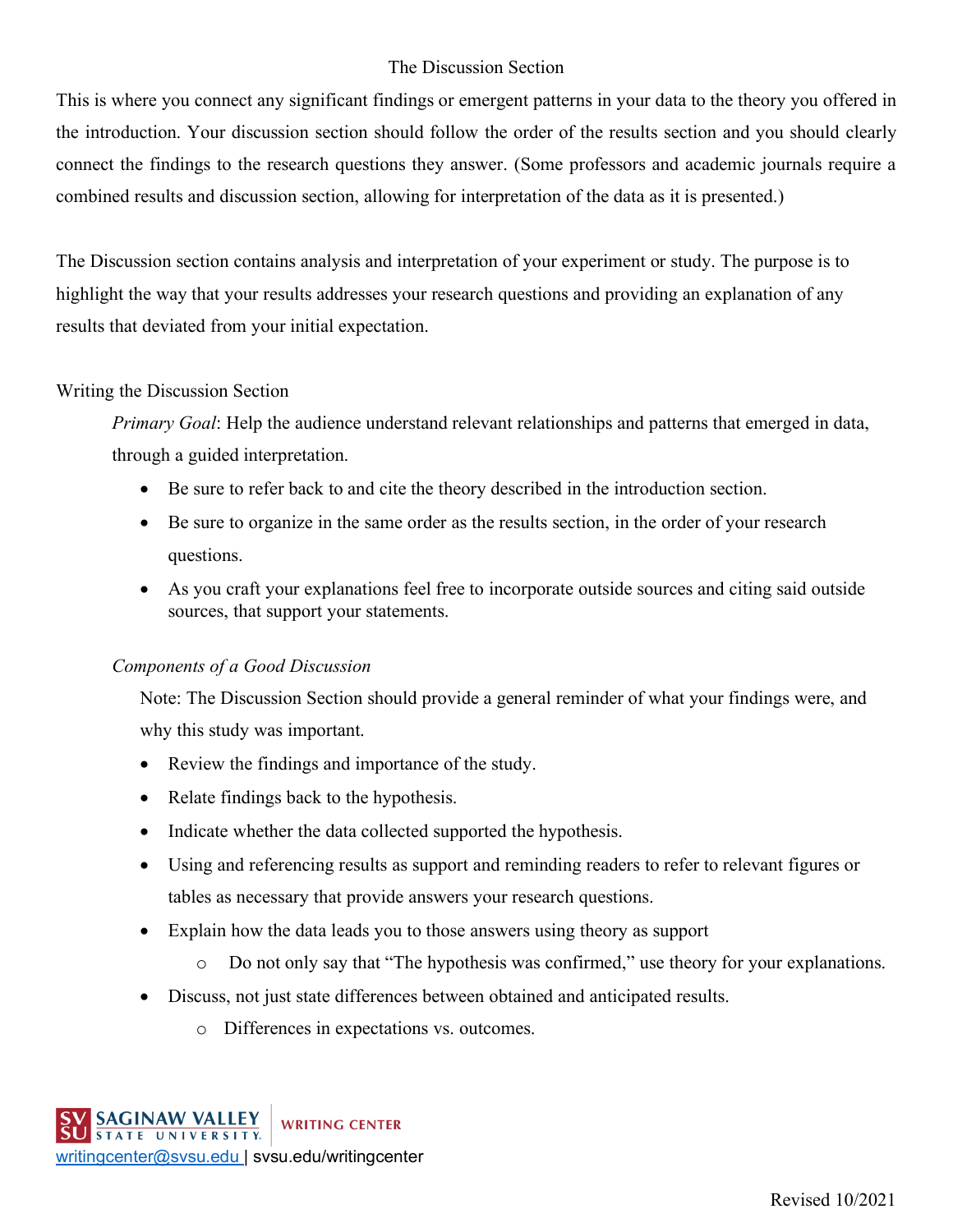- Describe any unexpected findings and explain potential causes using a plausible explanation to why they occurred.
	- o Do not only say "the results were expected or unexpected" or "the experiment went well or poorly"
- If the experiment went well and the results were expected identify potential sources of experimental error and describe how the outcome may have been influenced.
	- o Note any flaws or limitations in your study.
		- Were there any issues with the study that would prevent it from being generally applicable? Examples such as, small sample size or unavailability of certain resources.
		- If your professor provided any additional questions for you to answer, do so in this section.

### *If no Conclusion Section is required… (for a stand-alone discussion section)*

Note: Some research journals combine the conclusion at the end of the discussion section.

- o Restate the most important outcomes of your research.
- o Generalize your findings.
- o Provide the importance of the research to the field as a whole
- o In some case if your study is incomplete or if further studies would be helpful to providing a more robust understanding of your subject, you can make suggestions for further research. Note: Suggestions can be written in the discussion section or the conclusion section, but not both.

Tips to Remember for the Discussion Section:

- If the discussion section stands alone, all data should be introduced in the results section.
- Theory from the introduction can be referenced and cited, but no new theory should be introduced.
- All conclusions should be formulated based on the results and explained using applicable theory. Be sure to explain the theory.
- Be sure to keep the discussion focused on your results.